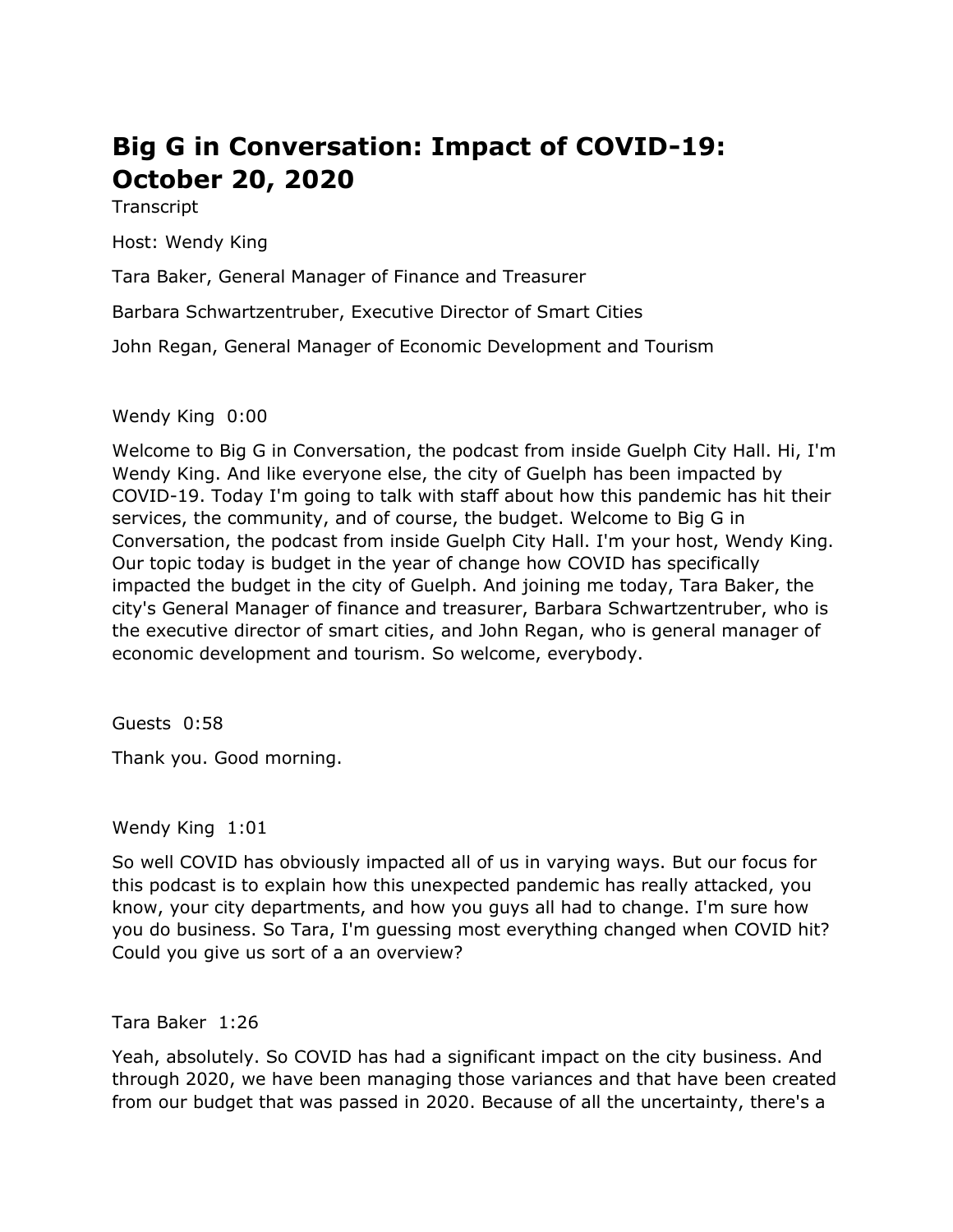number of our businesses that are revenue generating and rely on on revenues to operate like, like other businesses, and those specifically are Parking Services, as well as transit in our recreation and cultural culture services. And so those businesses in particular are the most impacted up at the city in terms of a budget perspective. And so really, as we're looking forward into 2021 budget, we are trying to assess how to address those businesses as well as other pressures in that process.

# Wendy King 2:26

 That's kind of what I was thinking to Tara, when, as you were saying that we don't back a little bit in a number of cities. So you know, how do you know if this is the blip? Or if this is, you know, new normal. know where we are yet. You know, we thought we were one place. Now we've gone

# Tara Baker 2:43

 So I'll start here. And I think that maybe John might also have some input towards this. And the, we did partner with an organization called RSM. And they were able to do some work based on our revenue, and project out what the impact might look like over the long term in terms of a recovery path. And so we've been really using that work to inform what 2020 looks like. But really even longer than that, because this could be a long term impact for the city and our businesses, as well as other businesses in the city. And so we really think that the information from from this study is helpful and useful, and at least in in our assumptions on how to plan for what that long term impact might look like.

John Regan 3:39

 Yeah, and I, I would echo that in from the, from the businesses that we see within our community. We know this is definitely a long term and the the impact has been profound. And I know a lot of the discussion is on rebuild. And I think our focus is helping our businesses adapt, because we we really don't know the outcome. We were still in the pandemic, we don't know what post pandemic is going to look like. And so really helping our businesses adapt. For the time being before we start thinking about rebuilding because we don't know the environment that we're going to be rebuilding in just yet.

Wendy King 4:16

 So, John, while you're speaking about that, how have you offered businesses help up to now?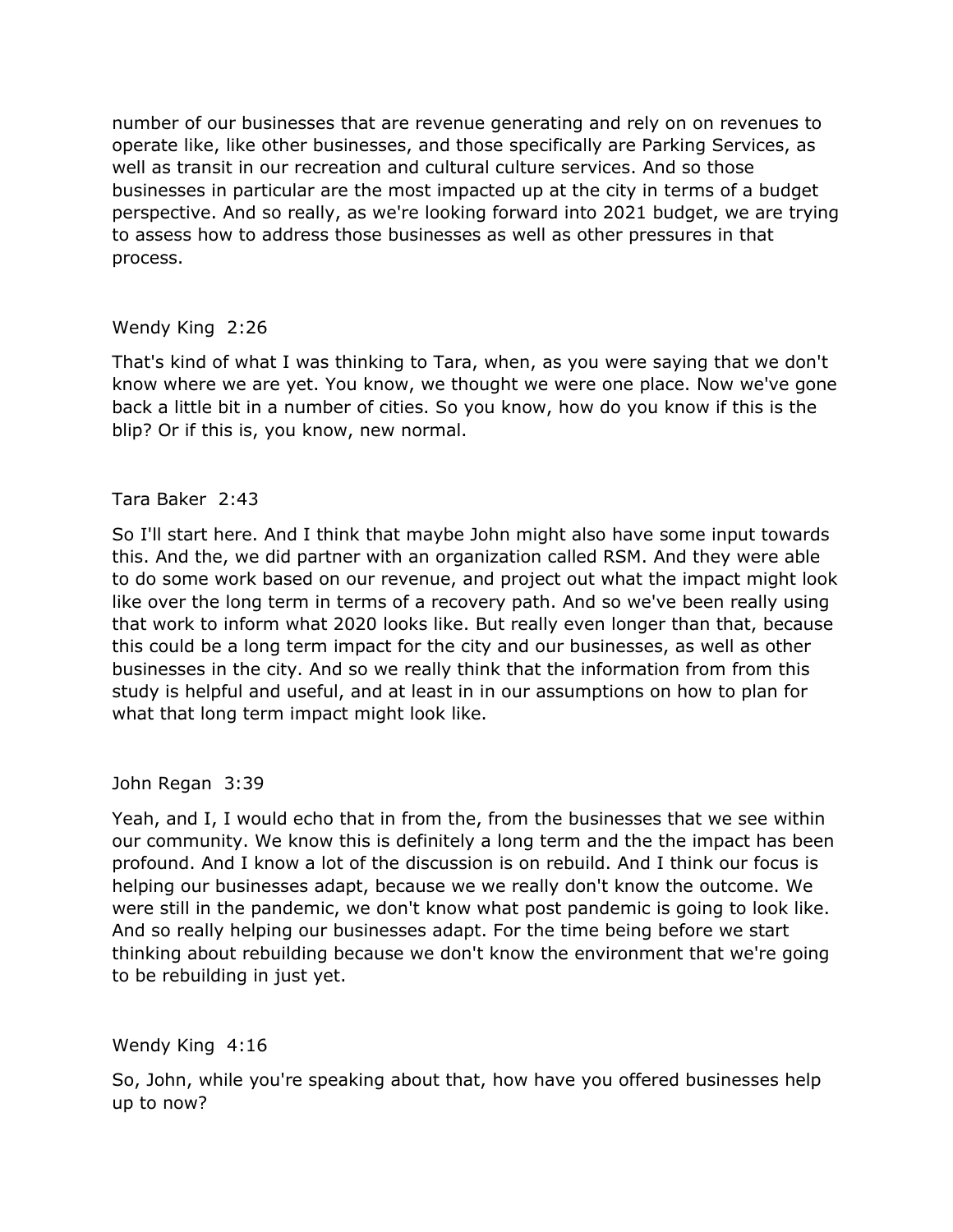John Regan 4:23

 Well, the first one, I believe, was the city was pretty quick in helping with some tax deferrals, which I think Tara will be better to, to speak on. But we've also we've partnered with, well, since a partner we've extended our partnership or helped our partnership with the Small Business Enterprise Center, and also with the innovation Guelph or regional Innovation Center by providing them some funds so that they can their boots on the ground as well. So providing them more resources so that they can help the businesses. Small, medium, and long.

Wendy King 5:01

Tara, did you want to? Did you want to mention that tax deferral?

Tara Baker 5:05

 Yeah. So through the early stages of the pandemic back in, in April through to the end of August, really, we had a tax deferral program, where we there were no interest in penalties charges didn't in any way through that period, so that their businesses and our residents could focus on, you know, on on their own personal challenges at that point, and not be worried about property tax payments. And so that was we did find that that that kind of influx in cash in the community could, you know, did help with the recovery, and with the relief at that point, so that those businesses could keep the money with their employees and trying to adjust to the change.

Wendy King 6:00

 Right. Have you? Have you had any businesses that have sort of come back to pre COVID employment levels? Or do you know that yet?

John Regan 6:11

 Yeah, so we know, some have, from the stats that we've seen or are nearing, perhaps app, but obviously, the tourism and hospitality businesses, again, have had been profoundly hit. And, you know, we're the previous question you talked about, you asked about some of the initiatives we've done. And I wanted to point out that doing a local, by local campaign, so Guelph shops is, has been very well subscribed. And so trying to educate, and there are consumers within the city and our area to shop locally is so important. But we are anticipating, you know, I don't have my crystal ball, or it's not working at the moment. But we know that we're going to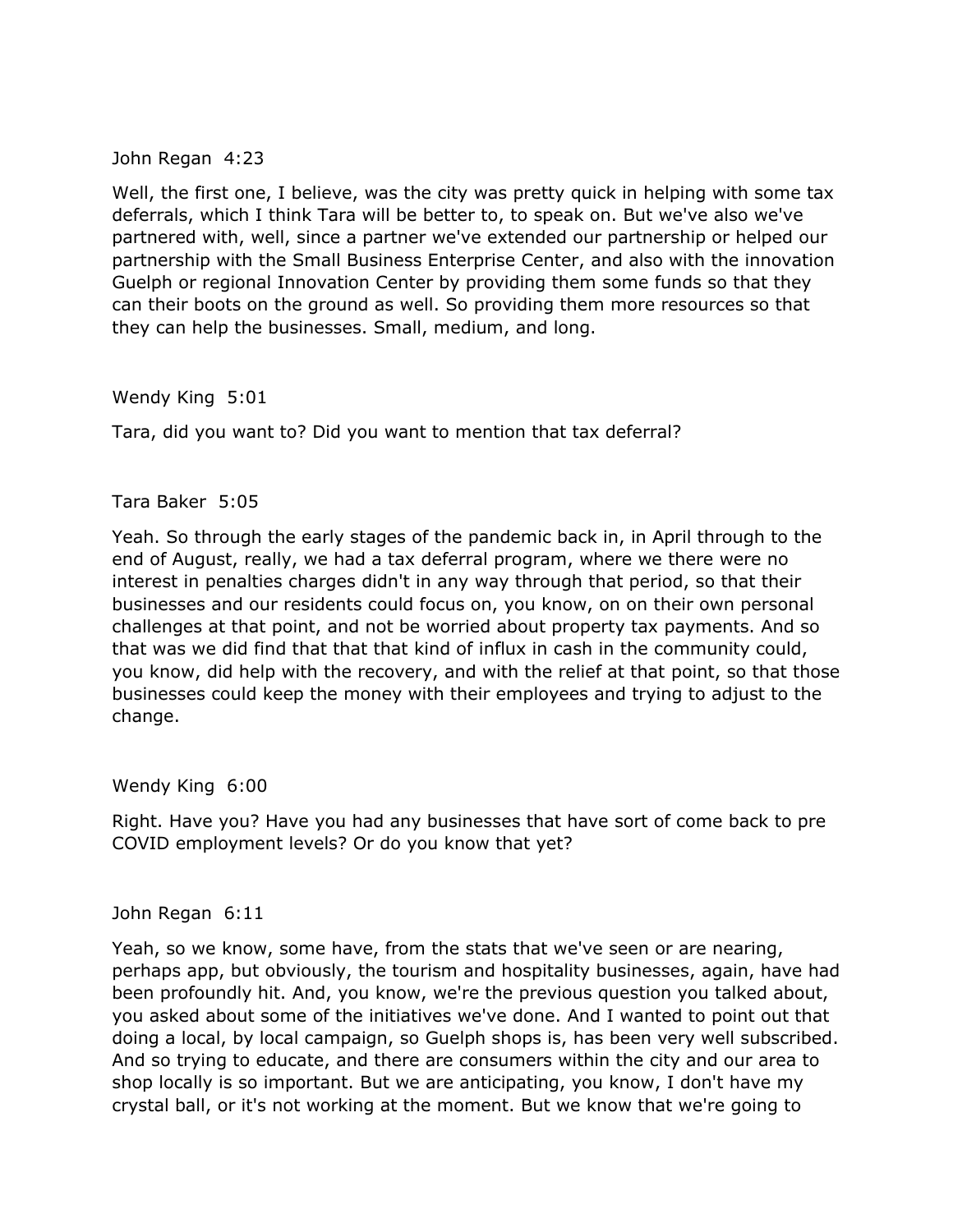lose some businesses along the way. And that's going to be devastating. And so, again, providing those services through the Small Business Enterprise Center, and, like this. We know it breeds entrepreneurship, and continuing to support those businesses or those people who have been laid off or lost their jobs. How can we can we get them to be self employed? And we've seen some very recent stats, it was in the National Post, I think yesterday, a huge number. record numbers, in fact, of, of small businesses starting and I think that's our, I think that's our sweet spot, really, for where we need to focus our efforts, and having a sustainable and innovation, Guelph and smart cities, because we know, economic downturns get them to pivot? Because everybody comes with transferable knowledge? How economic recovery through the pandemic.

#### Wendy King 7:55

 Right, Barb, just jumping in on that buy local shop local. As executive director of smart cities, I'm assuming your kind of your focus is about the food economy. I was reading some of your your information ahead of time. What do you mean by circular food economy?

# Barbara Schwartzentruber 8:15

 Yeah, so a circular food economy is really addressing areas where waste happens within the food food system, and looking for ways to do things like John was talking that aren't used? How can we design waste out of the system? How can we make on the conversation about the recovery. And I think there's lots of ways that people are describing it. But you know, is it a V shaped recovery? Is it S? I really think that managing well through this, and there are many that are not so what we did, we launched our circular food economy initiative in January, and then COVID hit in March. And we realized, well, the things that we were working on are really how can we accelerate that and how can we use the projects and the initiatives that we were going to work on and accelerate them so we created a grow back better 10 point plan, and focused on things that we knew immediately would would help businesses and would help with the social recovery. That's that K shaped door to businesses so that they could pivot and Go online and become more sustainable, or even start new ideas because John's right this, this is a time where entrepreneurs thrive, they thrive in the middle of chaos. And they know a lot about agility and resiliency. And so I think what we have to do is help them to see what about? Where can entrepreneurs make use of that food waste? Or the byproducts sure that people do have access to healthy nutritious food because there is an abundance it's just not getting to the right places? And I do want to sort of jump in K shaped recovery describes that there are people and businesses that are important, and the social and economic recovery that that needs to happen. But conversation that we need to have. So things like micro grants that we got out the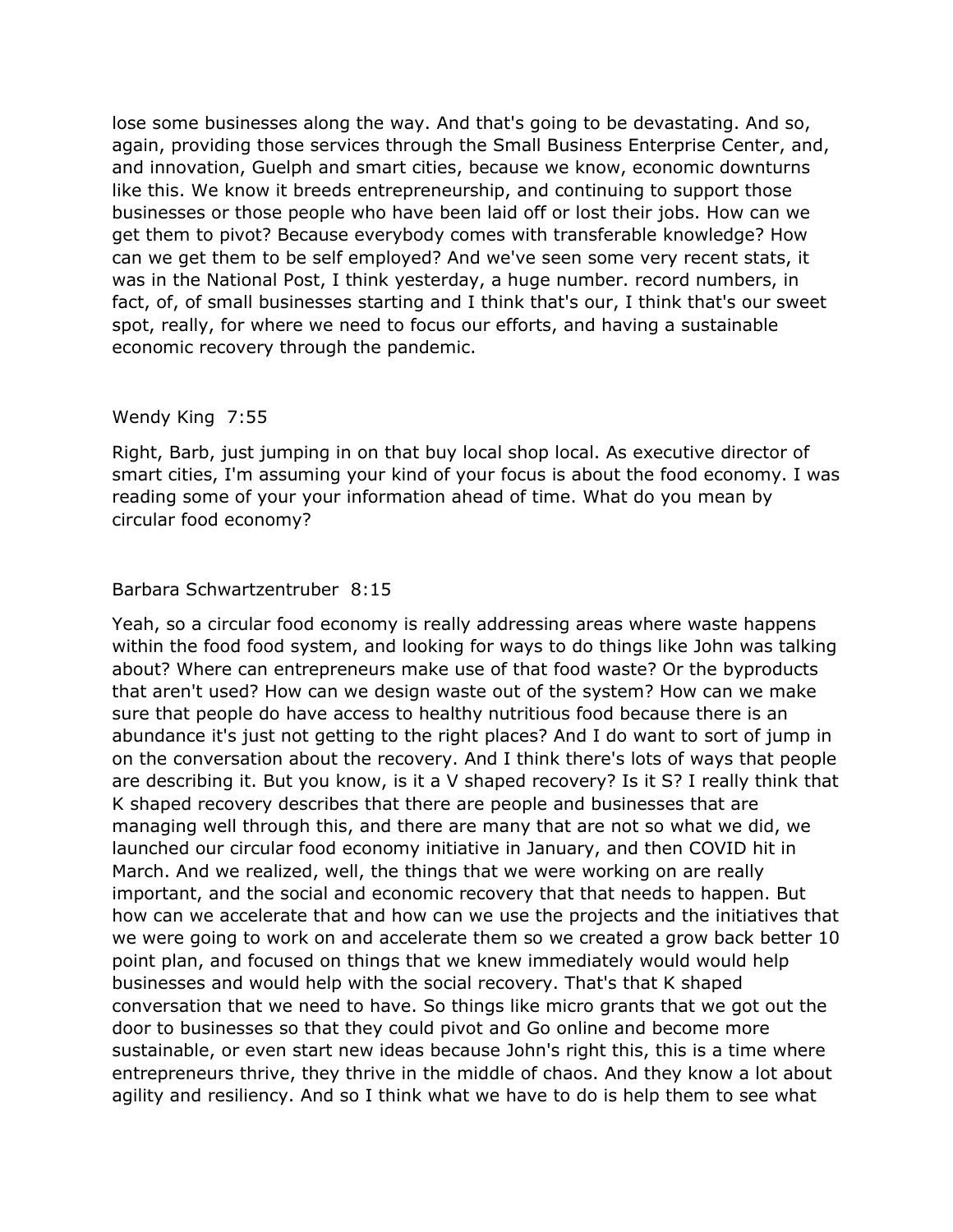the path forward might look like. And in our mind, it needs to be a green and also a very inclusive recovery. Some of the work that we did with our 10 point plan was that people have access to food. So the emergency food programs, we supported food insecure during this, the impact of the pandemic. make sure that our partners in the social sector that are focused on making sure them to scale up their work, because we know that more and more people became

#### Wendy King 10:52

 I was just going to ask you that we've all heard about how many more people are that it was interesting that you said, you know, the food is there, you just have to having to go to food banks and all of that, you know, have you? How do you assist get it to the right place.

# Barbara Schwartzentruber 11:08

 Yeah, the food system is is a bit of a paradox, there's an over abundance. And four years will be to try to address the waste issue, but also to make sure that people have access. So we're doing some looking at each of our neighborhoods in the city and across the county, because this is a rural urban initiative. And it's a nutritious food, and looking at some interventions in order to improve their access. And then doing quite a bit of work as well in our with our waste department looking at how we can get a better handle on household level waste, and help to educate our residents on how to to avoid that waste. But where it does happen, making sure that it goes back into the land in a regenerative way through things like there's an awful lot of ways. So a lot of the work that we'll be doing over the next fabulous partnership between the city of Guelph and the county of Wellington. So we'll be looking at where our neighborhoods do or don't have access to healthy compost.

# Wendy King 12:12

 If nothing else, I feel like this whole time. It's refocused us on things like that, you know, like, I certainly have thought about shop local way more than I ever did before. I'm ashamed to admit but but now I get you know, I really get it. And I feel like a lot of people are feeling that same way. So I know you had big goals in this regard has COVID affected your timeline at all?

#### Barbara Schwartzentruber 12:37

 Well, like I said, we we work. This 10 point plan is about getting \$1.6 million out the door in in what I consider to be stimulus funding so that over the next 18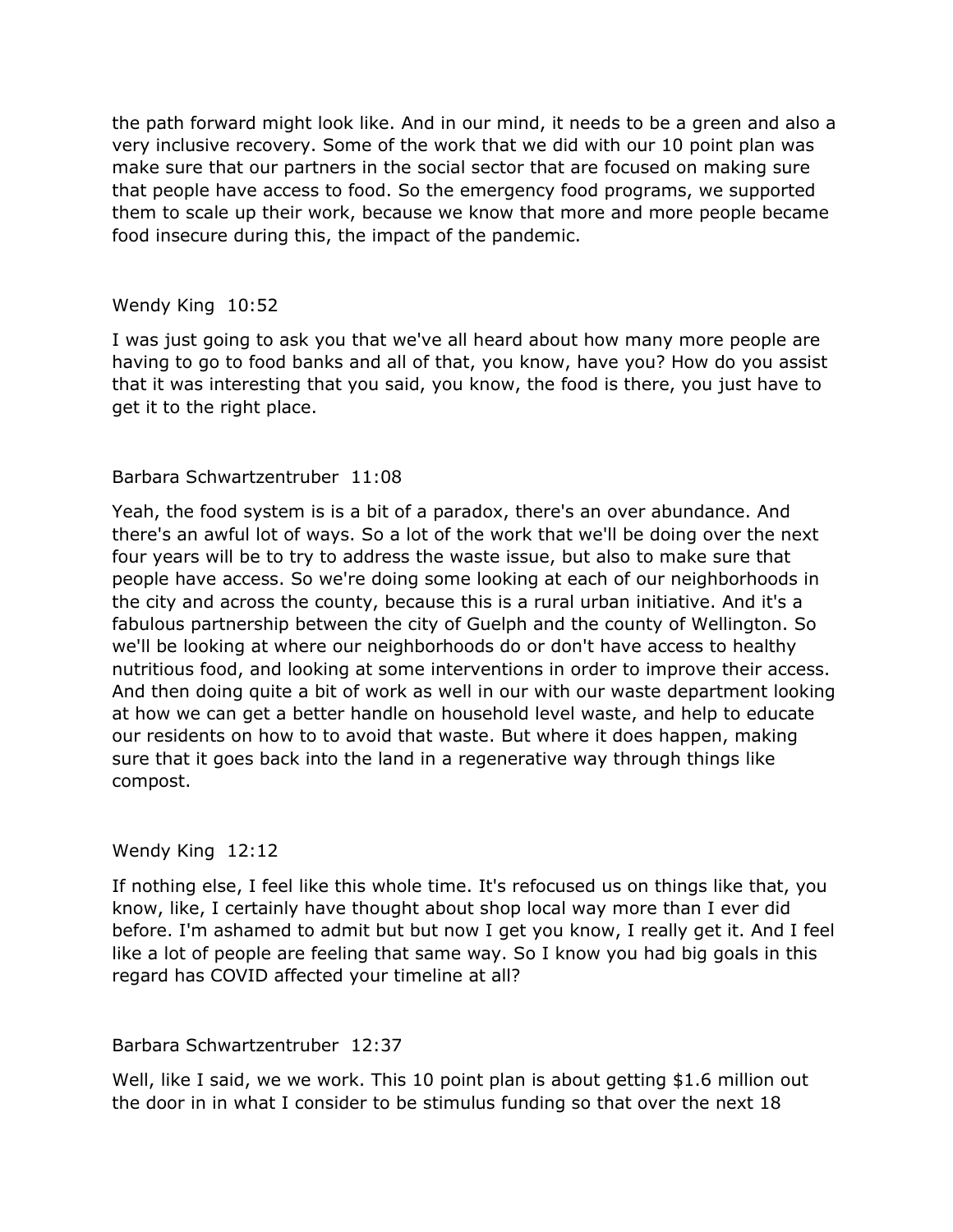months, we can really assist with the recovery. And yeah, certainly all of our partners, because this is a across the city and community initiative, are looking at what they can do to accelerate their work. But it's it's \$10 million that is been distributed to partners like public health and innovation Guelph and 10 C , who are helping us to lead the work across across each of the sectors in order to, you know, realize that vision of a food system that's fair and equitable, and also entrepreneurial and innovative.

#### Wendy King 13:32

 at all, it sounds amazing, John, I know your focus is assisting local business and retaining and also attracting new companies. So that's an interesting that you're in at the moment.

#### John Regan 13:46

 Absolutely. The investment attraction side is kind of an interesting piece, and we have put in a request for additional resources for that. Because the city of Guelph, there's not one person dedicated to looking at investment attraction, or real estate. And this is going to be this is mission critical for for Guelph as we go forward. And that's not to say that we haven't been dealing with investment attraction we have, to to deal with these very time consuming and, and, and time sensitive requests. So we still get them. Why no, we're working on some now. But this is really important to us. And, you know, when we start thinking about what Canada did with PPE we d globalize PPE in 100 days, and that's pretty darn amazing. And many sanitizer, or whatever the case may be. They've pivoted and they've shown such incredible innovation. And I think our opportunity is to find other businesses within within Guelph or in the region to to set up and Guelph to pivot and to look at what the next item or next sector to de globalize is. So that's that's really important for us is to have that investment in attraction piece. And part of Council's mandate is to you know, we we have 200 Beverly, which is a brownfield, which we're hoping to develop into affordable housing with a with a complete ecosystem tied to that. And then also, we have the Hanlon Creek business park, you know, phase one, there's still a couple lots left and phase three, we're hoping it's going to come online very, very soon. So some of those activities, three tension expansion piece that you mentioned to what that is about, it's about visiting businesses and finding out what the red flag issues are, or green flag issues are. So the red flag are, you know, we're gonna lay off, we're gonna close, we're gonna sell whatever the case may be. So being able to have boots on the ground, with our local entrepreneurs, local businesses, big and small, so that we can help address and mitigate any issues prior to becoming a crisis. And then on the green side is who's expanding who's but what's been happening is our staff have been dropping other activities in order Guelph businesses have have pivoted to make, whether it be respirators or hand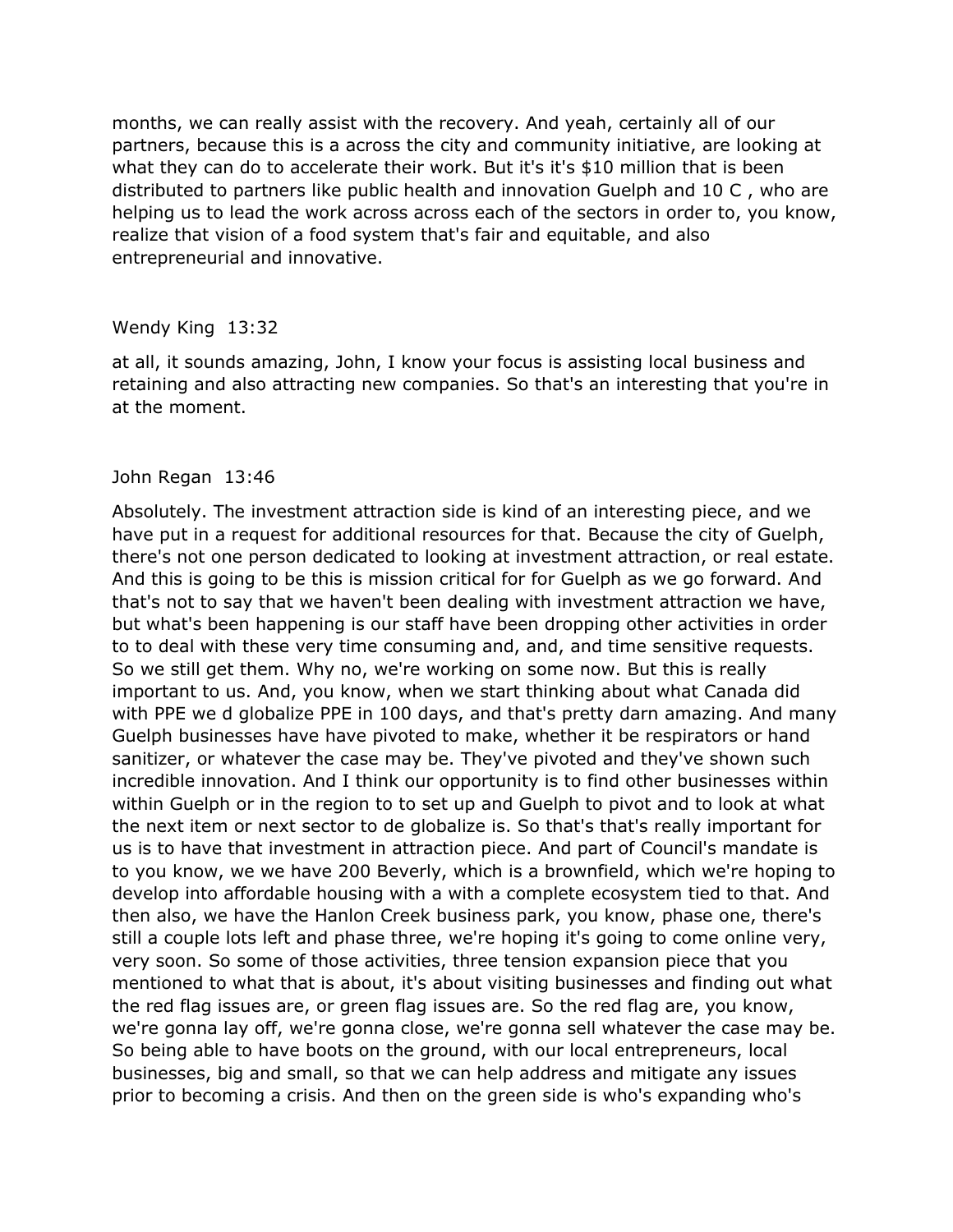hiring. So I know Guelph Junction Railway, which is owned by the city, we're back to pre COVID levels. And in fact, what I hear is some of Guelph Junction Railway customers are also hiring, because of new businesses that they have found. So some really good stories, but we need to we need to keep working.

Wendy King 16:20

 That's great. As each of you look at your role within this city, are you optimistic about opportunities for 2021?

# John Regan 16:28

 I am. Very optimistic, you know what, the pandemic is awful, and people have lost their lives, and people have lost their jobs, and people are gonna lose their houses and their businesses. And that, that is very unfortunate. And I think our role is to help everyone to get back on to get back on track, and I'm very optimistic, it's kind of reset, likely has reset our economy, we're doing things so differently. And that is that is just a breeding ground for entrepreneurship and success.

Wendy King 17:07

Tara?

Tara Baker 17:09

 Yeah, I feel optimistic as well. Like John said, I think the city does have a role to play and the budget process, I think, will demonstrate how we do plan on on helping and addressing those needs in the community. The Smart City plan, as Barb had discussed, has significant money that we can use a stimulus through both the city and the county. And then I guess, the other the other piece is really done about looking at internally at our own businesses, and, and planning on how to address the change, that could be permanent change in how we deliver services. And so we really need this year of 2021. to, to look at what those impacts are. now. And so really our budget this year and hasn't changed or addressed. And what that future impact and service delivery is going to look like we've we've really kept the budget, somewhat status quo, except for the additional requests that we're looking for in terms of economic development. And, and some we also have earmarked \$700,000, that we would like to that we're seeking approval from council to provide that stimulus in the hospitality and tourism sector. So we really, really think that this document that the budget process will address some of the pressing concerns and set us up for the future. Because the things are still changing. We're still in the middle of the pandemic right